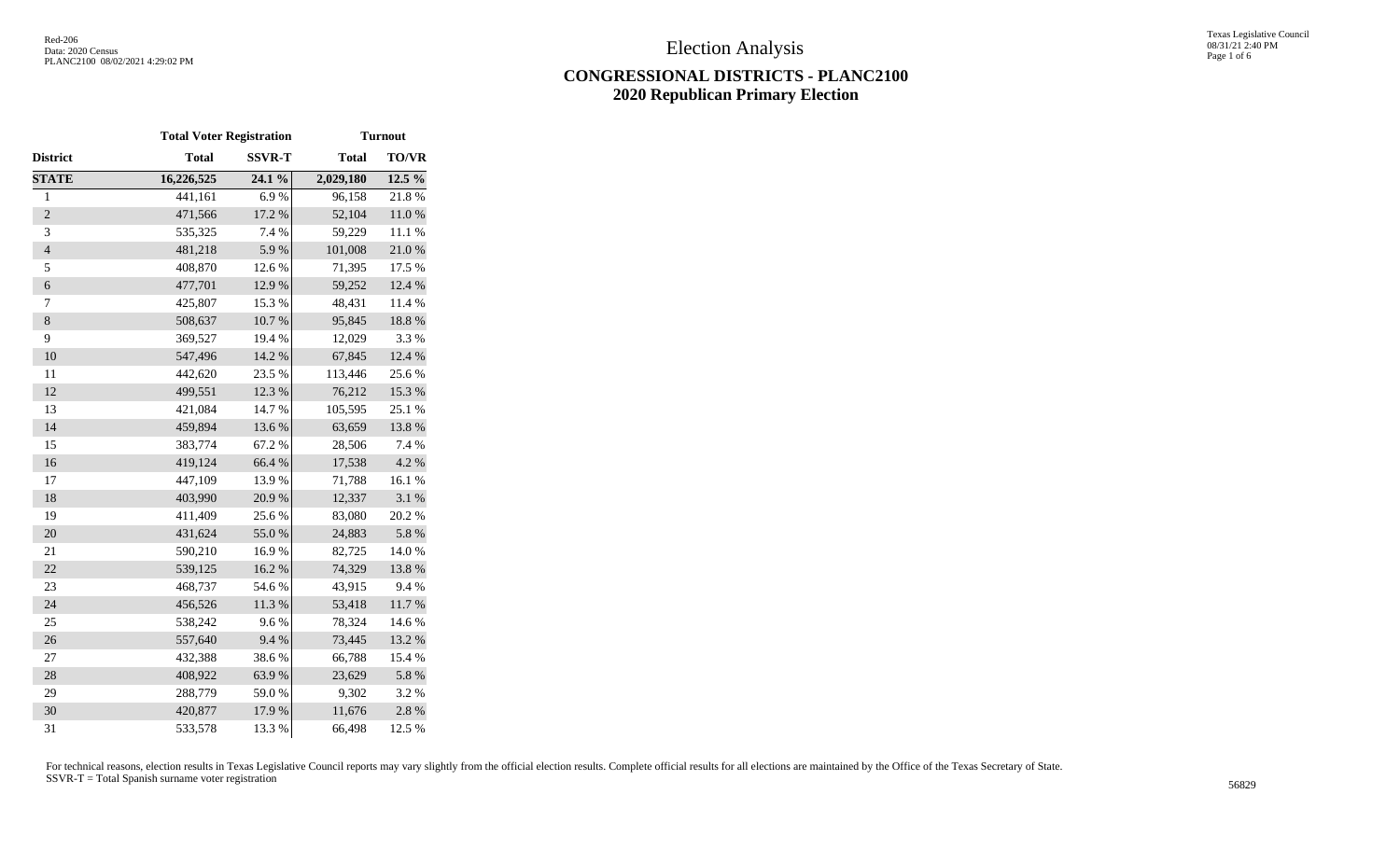Election Analysis

Texas Legislative Council 08/31/21 2:40 PM Page 2 of 6

### **CONGRESSIONAL DISTRICTS - PLANC2100 2020 Republican Primary Election**

|                 | <b>Total Voter Registration</b> |               | <b>Turnout</b> |              |  |  |  |  |
|-----------------|---------------------------------|---------------|----------------|--------------|--|--|--|--|
| <b>District</b> | <b>Total</b>                    | <b>SSVR-T</b> | <b>Total</b>   | <b>TO/VR</b> |  |  |  |  |
| 32              | 459,767                         | 11.6 %        | 45,563         | 9.9%         |  |  |  |  |
| 33              | 281,419                         | 41.5 %        | 9.233          | 3.3 %        |  |  |  |  |
| 34              | 376,568                         | 74.1 %        | 21,322         | 5.7 %        |  |  |  |  |
| 35              | 436,415                         | 42.2 %        | 20,497         | 4.7 %        |  |  |  |  |
| 36              | 449,845                         | 13.5 %        | 88,176         | 19.6 %       |  |  |  |  |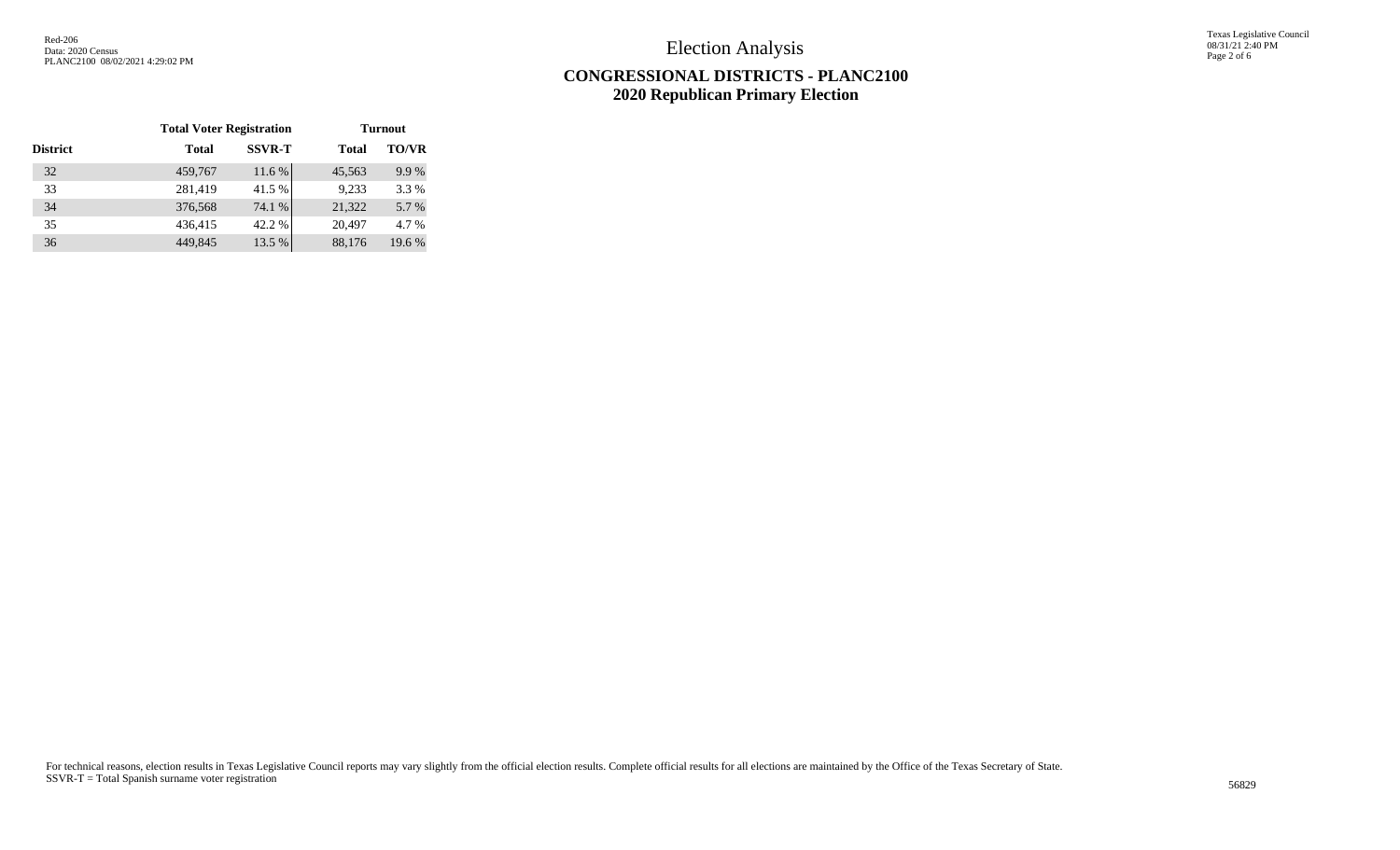# **CONGRESSIONAL DISTRICTS - PLANC2100 2020 Republican Primary Election**

|                 |                                                                                  |           |       |                |       |               |       |               |                  | <b>PRESIDENT</b>     |        |                 |        |         |        |         | <b>U.S. SEN</b> |         |        |         |
|-----------------|----------------------------------------------------------------------------------|-----------|-------|----------------|-------|---------------|-------|---------------|------------------|----------------------|--------|-----------------|--------|---------|--------|---------|-----------------|---------|--------|---------|
| <b>District</b> | De La Fuente-R<br><b>Istvan-R</b><br><b>Maatern-R</b><br>Ely-R<br><b>Trump-R</b> |           |       | <b>Walsh-R</b> |       | <b>Weld-R</b> |       | Uncommitted-R |                  | <b>Bierschwale-R</b> |        | <b>Castro-R</b> |        |         |        |         |                 |         |        |         |
| <b>STATE</b>    | 7,562                                                                            | $0.4\%$   | 1,443 | $0.1\%$        | 3,515 | $0.2\%$       | 3,576 | $0.2\%$       | 1,898,356 94.1 % |                      | 14,769 | $0.7\%$         | 15,822 | $0.8\%$ | 71,709 | $3.6\%$ | 19,956          | $1.0\%$ | 86,695 | $4.5\%$ |
|                 | 187                                                                              | $0.2\%$   | 33    | $0.0\%$        | 105   | 0.1%          | 110   | 0.1%          |                  | 91,455 95.6 %        | 519    | 0.5%            | 479    | $0.5\%$ | 2,743  | 2.9 %   | 577             | $0.6\%$ | 3,049  | 3.3 %   |
| 2               | 159                                                                              | 0.3%      | 40    | 0.1 %          | 71    | 0.1%          | 146   | 0.3%          | 48,620           | 94.2 %               | 323    | 0.6 %           | 462    | 0.9%    | 1,785  | 3.5 %   | 395             | 0.8 %   | 1,507  | 3.0 %   |
| 3               | 174                                                                              | 0.3%      | 46    | 0.1%           | 84    | 0.1%          | 89    | $0.2 \%$      | 55,041           | 93.3 %               | 433    | 0.7%            | 676    | 1.1 %   | 2,476  | 4.2 %   | 436             | 0.8 %   | 2,024  | 3.5 %   |
| $\overline{4}$  | 229                                                                              | 0.2%      | 52    | 0.1 %          | 123   | 0.1%          | 105   | 0.1 %         | 95,782           | 95.4 %               | 612    | $0.6\,\%$       | 571    | 0.6%    | 2,922  | 2.9 %   | 836             | 0.9%    | 3,434  | 3.6 %   |
| 5               | 171                                                                              | 0.2 %     | 31    | $0.0\,\%$      | -79   | 0.1%          | 169   | 0.2 %         | 67,470           | 94.9%                | 385    | 0.5%            | 418    | 0.6 %   | 2,357  | 3.3 %   | 486             | 0.7%    | 2,570  | 3.8%    |
| 6               | 219                                                                              | 0.4%      | 43    | 0.1 %          | 84    | 0.1%          | 120   | 0.2 %         |                  | 55,628 94.5 %        | 465    | $0.8\ \%$       | 386    | 0.7 %   | 1,938  | 3.3%    | 612             | 1.1 %   | 1,955  | 3.4 %   |
| 7               | 140                                                                              | 0.3 %     | 43    | 0.1%           | 77    | 0.2 %         | 138   | 0.3%          | 44,221           | 92.5 %               | 350    | 0.7 %           | 597    | 1.2%    | 2,225  | 4.7 %   | 301             | $0.6\%$ | 1,300  | 2.8%    |
| 8               | 237                                                                              | 0.2 %     | 48    | 0.1%           | 124   | 0.1%          | 92    | 0.1 %         | 91,389           | 95.6 %               | 441    | $0.5\ \%$       | 615    | 0.6 %   | 2,676  | 2.8 %   | 870             | 1.0%    | 2,815  | 3.1 %   |
| 9               | -84                                                                              | 0.7%      | 14    | 0.1%           | 72    | 0.6 %         | 58    | 0.5%          | 10,988           | 92.4 %               | 85     | 0.7 %           | 133    | 1.1%    | 453    | 3.8 %   | 162             | 1.4 %   | 604    | 5.3 %   |
| 10              | 198                                                                              | 0.3 %     | 49    | 0.1%           | 81    | 0.1%          | 100   | 0.1 %         | 63,572           | 94.5 %               | 415    | 0.6 %           | 548    | 0.8%    | 2,341  | 3.5 %   | 560             | 0.9%    | 2,163  | 3.4 %   |
| -11             | 523                                                                              | $0.5\%$   | 75    | 0.1%           | 188   | 0.2 %         | 132   | 0.1%          | 106,492          | 94.3 %               | 825    | 0.7 %           | 753    | 0.7%    | 3,959  | 3.5 %   | 1,526           | 1.4 %   | 4,716  | 4.4 %   |
| 12              | 236                                                                              | 0.3%      | 47    | 0.1%           | 117   | 0.2 %         | 105   | 0.1%          |                  | 71,796 94.9 %        | 577    | $0.8\ \%$       | 525    | 0.7%    | 2,250  | 3.0 %   | 555             | 0.8%    | 3,233  | 4.5 %   |
| 13              | 306                                                                              | 0.3 %     | 83    | 0.1%           | 133   | 0.1%          | 143   | 0.1%          |                  | 99,822 95.0 %        | 676    | 0.6 %           | 488    | $0.5\%$ | 3,472  | 3.3 %   | 1,196           | 1.2%    | 3,845  | 3.9%    |
| 14              | 204                                                                              | 0.3%      | 40    | 0.1%           | 110   | $0.2\%$       | 71    | 0.1%          |                  | 60,279 94.7 %        | 576    | 0.9%            | 407    | 0.6%    | 1,951  | 3.1 %   | 599             | 1.0%    | 3,296  | 5.5 %   |
| 15              | 222                                                                              | $0.8\ \%$ | 31    | 0.1%           | 81    | 0.3%          | 80    | 0.3%          |                  | 26,238 93.0 %        | 156    | $0.6\,\%$       | 177    | 0.6 %   | 1,214  | 4.3 %   | 577             | 2.2 %   | 2,135  | 8.0%    |
| 16              | 142                                                                              | 0.8%      | 16    | 0.1%           | 77    | 0.4%          | 40    | 0.2 %         |                  | 16,044 92.0 %        | 124    | 0.7 %           | 199    | 1.1 %   | 791    | 4.5 %   | 296             | 1.8%    | 2,088  | 12.5 %  |
| 17              | 399                                                                              | 0.6 %     | 85    | 0.1%           | 190   | 0.3%          | 180   | 0.3%          | 65,744           | 92.4 %               | 787    | 1.1%            | 738    | $1.0\%$ | 3,047  | 4.3 %   | 687             | 1.0%    | 2,668  | 3.9%    |
| 18              | 89                                                                               | 0.7%      | 15    | 0.1%           | 38    | 0.3%          | 61    | $0.5\%$       | 11,237           | 92.3 %               | 126    | 1.0%            | 143    | 1.2%    | 465    | 3.8%    | 125             | 1.1 %   | 693    | 5.9%    |
| 19              | 438                                                                              | $0.5\%$   | 52    | 0.1 %          | 129   | 0.2 %         | 226   | 0.3%          | 77,022           | 93.4 %               | 609    | 0.7%            | 536    | 0.7%    | 3,447  | 4.2 %   | 806             | 1.0%    | 4,906  | 6.3%    |
| 20              | 172                                                                              | 0.7%      | 24    | 0.1%           | 48    | 0.2 %         | 47    | 0.2 %         | 23,074           | 93.3 %               | 203    | 0.8%            | 248    | 1.0%    | 926    | 3.7 %   | 282             | 1.2%    | 1,582  | 6.6 %   |
| 21              | 203                                                                              | 0.2 %     | 64    | 0.1%           | -94   | 0.1%          | 118   | 0.1%          | 77,002           | 93.6 %               | 544    | 0.7%            | 829    | 1.0%    | 3,449  | 4.2 %   | 1,312           | 1.7 %   | 2,829  | 3.6 %   |
| 22              | 325                                                                              | 0.4%      | 59    | 0.1 %          | 244   | 0.3 %         | 143   | 0.2 %         | 69,047           | 93.0 %               | 677    | 0.9 %           | 675    | 0.9%    | 3,037  | 4.1 %   | 944             | 1.3%    | 3,314  | 4.7%    |
| 23              | 323                                                                              | 0.7%      | 31    | 0.1%           | 103   | 0.2 %         | 65    | 0.1%          |                  | 40,795 93.5 %        | 313    | 0.7 %           | 347    | 0.8%    | 1,657  | 3.8%    | 552             | 1.3 %   | 3,434  | 8.2%    |
| 24              | 149                                                                              | 0.3 %     | 25    | $0.0\,\%$      | 94    | 0.2 %         | 91    | 0.2 %         | 49,662           | 93.6 %               | 516    | $1.0\ \%$       | 589    | 1.1 %   | 1,926  | 3.6 %   | 360             | 0.7%    | 1,653  | 3.2 %   |
| 25              | 184                                                                              | 0.2 %     | 57    | 0.1%           | 110   | 0.1%          | 92    | 0.1%          |                  | 73,336 94.1 %        | 552    | 0.7 %           | 662    | 0.8 %   | 2,928  | 3.8%    | 838             | 1.1 %   | 2,626  | 3.5 %   |
| 26              | 174                                                                              | 0.2%      | 39    | 0.1%           | 112   | 0.2 %         | 134   | 0.2 %         |                  | 68,932 93.9 %        | 613    | 0.8%            | 706    | 1.0%    | 2,670  | 3.6 %   | 537             | 0.8%    | 1,989  | 2.8%    |
| 27              | 344                                                                              | $0.5\%$   | 64    | 0.1%           | 124   | 0.2 %         | 99    | 0.1%          | 62,364           | 94.2 %               | 706    | 1.1 %           | 400    | 0.6 %   | 2,072  | 3.1 %   | 648             | 1.0%    | 3,791  | 6.0%    |
| 28              | 189                                                                              | 0.8%      | 21    | 0.1%           | 66    | 0.3 %         | 63    | 0.3 %         | 22,117           | 94.0 %               | 155    | 0.7 %           | 130    | 0.6 %   | 780    | 3.3 %   | 340             | 1.5 %   | 2,200  | 9.7 %   |
| 29              | -91                                                                              | 1.0%      | 7     | 0.1%           | 31    | $0.3\%$       | 41    | 0.4%          | 8,625            | 94.1 %               | 47     | $0.5\%$         | 59     | 0.6 %   | 269    | 2.9 %   | 118             | 1.3 %   | 816    | 9.3%    |
| 30              | 75                                                                               | 0.6%      | 9     | 0.1 %          | 61    | 0.5%          | 52    | 0.4%          | 10,689           | 92.3 %               | 146    | 1.3 %           | 107    | 0.9 %   | 441    | 3.8 %   | 129             | 1.1 %   | 765    | 6.8%    |
| 31              | 203                                                                              | 0.3%      | 57    | 0.1%           | 110   | 0.2%          | 113   | 0.2%          |                  | 61,818 93.4 %        | 468    | 0.7%            | 765    | 1.2%    | 2,619  | 4.0%    | 643             | 1.0%    | 3,264  | 5.0%    |
| 32              | 121                                                                              | $0.3\%$   | 44    | 0.1%           | 81    | $0.2\%$       | 98    | 0.2 %         |                  | 41,920 92.7 %        | 354    | 0.8%            | 573    | 1.3 %   | 2,008  | 4.4 %   | 271             | $0.6\%$ | 1.601  | 3.6 %   |
|                 |                                                                                  |           |       |                |       |               |       |               |                  |                      |        |                 |        |         |        |         |                 |         |        |         |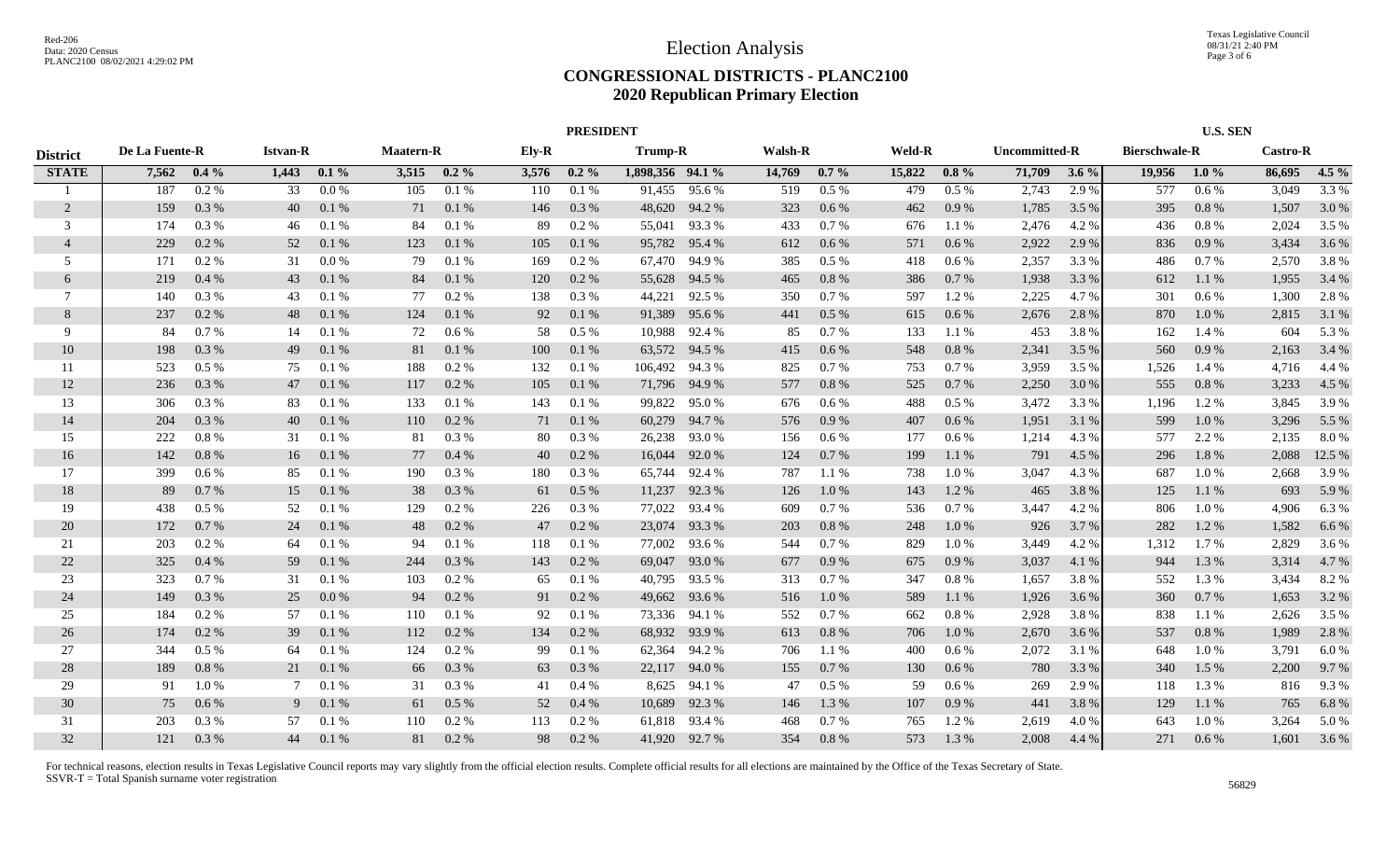### **CONGRESSIONAL DISTRICTS - PLANC2100 2020 Republican Primary Election**

|                 |                  |        | <b>U.S. SEN</b>                     |        |         |           |                 | <b>RR COMM1</b> |                |        |          | CCA <sub>3</sub>    |                |            |
|-----------------|------------------|--------|-------------------------------------|--------|---------|-----------|-----------------|-----------------|----------------|--------|----------|---------------------|----------------|------------|
| <b>District</b> | Cornyn-R         |        | <b>Stovall-R</b><br><b>Yancey-R</b> |        |         |           | <b>Sitton-R</b> |                 | Wright-R       |        | Parker-R | <b>Richardson-R</b> |                |            |
| <b>STATE</b>    | 1,470,480 76.3 % |        | 231,077 12.0 %                      |        | 118,183 | 6.1%      | 801,207         | 44.7 %          | 991,605 55.3 % |        | 833,884  | 48.2 %              | 897,547 51.8 % |            |
|                 | 65,832           | 72.3 % | 15,727                              | 17.3 % | 5,854   | 6.4%      | 39,438          | 46.0%           | 46,327         | 54.0%  | 36,178   | 43.5 %              | 47,015         | 56.5%      |
| $\overline{2}$  | 39,657           | 79.8%  | 5,215                               | 10.5 % | 2,914   | 5.9%      | 31,686          | 69.0%           | 14,205         | 31.0%  | 26,082   | 58.4%               | 18,602         | 41.6%      |
| 3               | 43,927           | 76.3%  | 6,555                               | 11.4 % | 4,597   | $8.0\ \%$ | 27,880          | 53.7%           | 24,069         | 46.3%  | 26,503   | 53.3%               | 23,237         | 46.7%      |
| $\overline{4}$  | 69,983           | 74.1 % | 13,438                              | 14.2 % | 6,775   | 7.2 %     | 35,721          | 41.0%           | 51,506         | 59.0%  | 38,732   | 45.5 %              | 46,310         | 54.5 %     |
| 5               | 51,790           | 76.1 % | 7,855                               | 11.5 % | 5,329   | 7.8 %     | 24,076          | 37.8%           | 39,672         | 62.2%  | 30,939   | 50.1 %              | 30,788         | 49.9%      |
| 6               | 45,200           | 79.1 % | 6,490                               | 11.4 % | 2,881   | 5.0%      | 21,107          | 38.4 %          | 33,860         | 61.6%  | 27,458   | 52.0%               | 25,348         | 48.0%      |
| $\overline{7}$  | 39,428           | 84.8%  | 3,432                               | 7.4 %  | 2,057   | 4.4 %     | 28,991          | 68.0%           | 13,648         | 32.0%  | 23,612   | 58.4%               | 16,821         | 41.6%      |
| 8               | 64,236           | 71.2 % | 15,656                              | 17.4 % | 6,627   | 7.3 %     | 41,090          | 48.9%           | 42,887         | 51.1 % | 32,520   | 40.0%               | 48,770         | $60.0\ \%$ |
| 9               | 9,007            | 79.3%  | 984                                 | 8.7%   | 604     | 5.3 %     | 6,458           | 61.4%           | 4,059          | 38.6%  | 6,231    | 61.5%               | 3,896          | 38.5%      |
| 10              | 49,390           | 76.8%  | 8,004                               | 12.4 % | 4,180   | 6.5%      | 31,513          | 53.3 %          | 27,662         | 46.7%  | 28,170   | 48.9%               | 29,468         | 51.1 %     |
| 11              | 78,248           | 72.8%  | 15,484                              | 14.4 % | 7,508   | 7.0%      | 38,287          | 38.4 %          | 61,482         | 61.6%  | 44,685   | 46.4 %              | 51,632         | 53.6 %     |
| 12              | 56,362           | 78.2%  | 8,354                               | 11.6 % | 3,560   | 4.9%      | 30,204          | 43.6%           | 39,043         | 56.4 % | 35,904   | 55.6 %              | 28,625         | 44.4 %     |
| 13              | 75,064           | 75.8%  | 12,261                              | 12.4 % | 6,609   | 6.7%      | 31,607          | 35.1 %          | 58,447         | 64.9%  | 35,690   | 40.9%               | 51,637         | 59.1 %     |
| 14              | 45,071           | 74.9%  | 7,674                               | 12.7 % | 3,553   | 5.9%      | 25,242          | 45.0%           | 30,891         | 55.0%  | 23,790   | 43.9%               | 30,379         | 56.1 %     |
| 15              | 20,216           | 75.7%  | 2,223                               | 8.3%   | 1,539   | 5.8 %     | 10,081          | 39.6%           | 15,350         | 60.4%  | 11,436   | 46.5%               | 13,174         | 53.5%      |
| 16              | 11,893           | 71.0%  | 1,708                               | 10.2 % | 764     | 4.6 %     | 6,965           | 43.8%           | 8,919          | 56.2%  | 6,143    | 39.5 %              | 9,393          | 60.5 %     |
| 17              | 52,687           | 77.9 % | 7,181                               | 10.6 % | 4,424   | 6.5%      | 25,388          | 41.0%           | 36,567         | 59.0%  | 30,833   | 50.8%               | 29,813         | 49.2%      |
| 18              | 8,841            | 75.6%  | 1,273                               | 10.9%  | 757     | 6.5%      | 7,030           | 65.1 %          | 3,775          | 34.9%  | 6,131    | 58.7%               | 4,313          | 41.3%      |
| 19              | 59,149           | 75.8%  | 8,861                               | 11.4 % | 4,281   | 5.5 %     | 33,737          | 46.1%           | 39,436         | 53.9%  | 32,506   | 45.8%               | 38,472         | 54.2 %     |
| 20              | 19,463           | 80.6%  | 1,606                               | 6.7%   | 1,214   | 5.0%      | 9,090           | 39.2 %          | 14,106         | 60.8%  | 11,632   | 51.1%               | 11,121         | 48.9%      |
| 21              | 64,964           | 82.1 % | 6,549                               | 8.3%   | 3,499   | 4.4 %     | 31,713          | 43.6%           | 41,019         | 56.4 % | 32,976   | 46.7%               | 37,581         | 53.3%      |
| 22              | 56,395           | 79.2 % | 7,366                               | 10.3%  | 3,222   | 4.5 %     | 33,243          | 49.8%           | 33,459         | 50.2%  | 33,596   | 53.2 %              | 29,512         | 46.8%      |
| 23              | 31,472           | 75.4 % | 3,381                               | 8.1%   | 2,880   | 6.9%      | 14,506          | 37.1 %          | 24,565         | 62.9%  | 18,134   | 47.4 %              | 20,130         | 52.6%      |
| 24              | 40,349           | 78.2 % | 6,850                               | 13.3 % | 2,408   | 4.7%      | 23,054          | 48.0%           | 24,971         | 52.0%  | 21,605   | 47.6 %              | 23,817         | 52.4 %     |
| 25              | 57,811           | 77.7 % | 8,782                               | 11.8%  | 4,392   | 5.9%      | 28,469          | 41.3%           | 40,518         | 58.7%  | 28,309   | 42.4 %              | 38,484         | 57.6%      |
| 26              | 53,293           | 76.1 % | 9,244                               | 13.2 % | 5,009   | 7.1 %     | 31,287          | 49.4 %          | 32,022         | 50.6%  | 32,810   | 54.3 %              | 27,584         | 45.7%      |
| 27              | 46,822           | 74.7%  | 7,654                               | 12.2 % | 3,802   | 6.1%      | 18,488          | 31.7%           | 39,776         | 68.3%  | 27,916   | 49.6%               | 28,391         | 50.4 %     |
| 28              | 16,704           | 73.7 % | 1,892                               | 8.3%   | 1,540   | 6.8%      | 7,629           | 35.2 %          | 14,035         | 64.8%  | 9,707    | 45.8%               | 11,498         | 54.2 %     |
| 29              | 6,373            | 72.6 % | 835                                 | 9.5%   | 640     | 7.3 %     | 4,840           | 59.3%           | 3,319          | 40.7%  | 4,771    | 59.7%               | 3,216          | 40.3 %     |
| 30              | 8,569            | 76.1 % | 1,149                               | 10.2 % | 642     | 5.7%      | 4,788           | 44.9%           | 5,869          | 55.1 % | 5,092    | 49.1 %              | 5,275          | 50.9%      |
| 31              | 52,545           | 81.2%  | 5,552                               | 8.6%   | 2,703   | 4.2%      | 26,522          | 43.6%           | 34,364         | 56.4%  | 26,329   | 43.9%               | 33,646         | 56.1%      |
| 32              | 36,623           | 82.6 % | 3,842                               | 8.7%   | 2,014   | 4.5 %     | 20,308          | 50.0%           | 20,341         | 50.0%  | 17,785   | 45.8%               | 21,083         | 54.2 %     |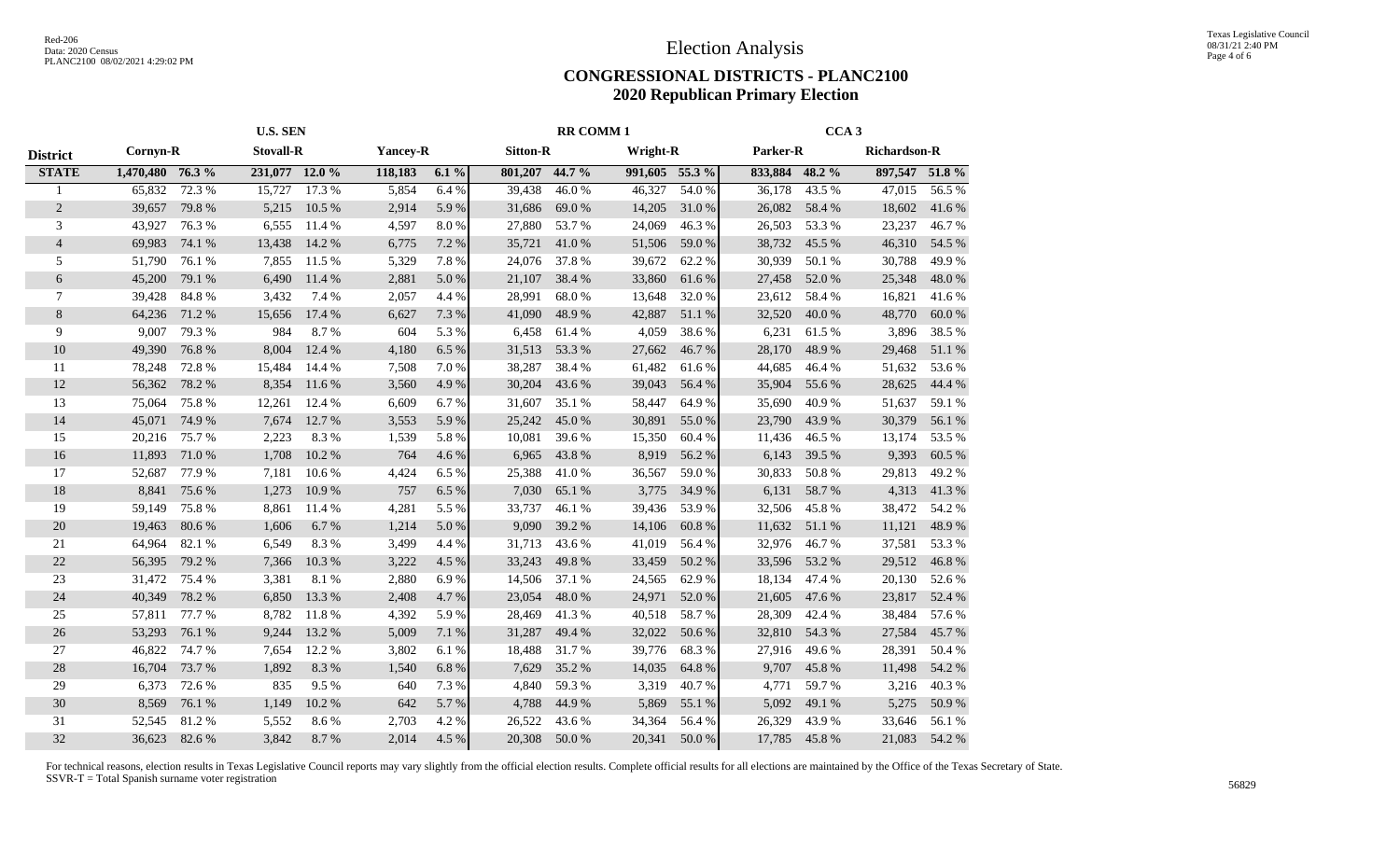Election Analysis

Texas Legislative Council 08/31/21 2:40 PM Page 5 of 6

### **CONGRESSIONAL DISTRICTS - PLANC2100 2020 Republican Primary Election**

|                 | <b>PRESIDENT</b>                                      |         |          |         |     |         |                |          |               |              |                      |         |                      |         | U.S. SEN        |       |     |       |       |              |
|-----------------|-------------------------------------------------------|---------|----------|---------|-----|---------|----------------|----------|---------------|--------------|----------------------|---------|----------------------|---------|-----------------|-------|-----|-------|-------|--------------|
| <b>District</b> | De La Fuente-R<br><b>Maatern-R</b><br><b>Istvan-R</b> |         | $El$ v-R | Trump-R |     |         | <b>Walsh-R</b> |          | Weld-R        |              | <b>Uncommitted-R</b> |         | <b>Bierschwale-R</b> |         | <b>Castro-R</b> |       |     |       |       |              |
| 33              | 97                                                    | 1.1 %   | 16       | $0.2\%$ | 37  | $0.4\%$ |                | 0.3%     |               | 8,546 93.3 % | 106                  | 1.2%    | 73.                  | $0.8\%$ | 262             | 2.9 % | 114 | 1.3 % | 617   | 7.0 %        |
| 34              | 226                                                   | $1.1\%$ | 24       | $0.1\%$ | 66  | $0.3\%$ |                | 56 0.3 % | 19,731 93.4 % |              | 151                  | $0.7\%$ | 136                  | $0.6\%$ | 728             | 3.4%  | 222 | 1.1 % |       | 2,452 12.3 % |
| 35              | 148                                                   | $0.7\%$ | 19.      | 0.1%    |     | $0.2\%$ | 38             | 0.2 %    | 18,845 92.3 % |              | 211                  | 1.0%    | 252                  | 1.2 %   | 848             | 4.2 % | 281 | 1.4%  | .495  | 7.6 %        |
| 36              | 181                                                   | $0.2\%$ | 40       | $0.0\%$ | 120 | 0.1%    | 137            | 0.2 %    | 83,013 95.4 % |              | 523                  | 0.6 %   | 420                  | $0.5\%$ | 2,577           | 3.0%  | 763 | 0.9%  | 3,266 | 4.0 %        |